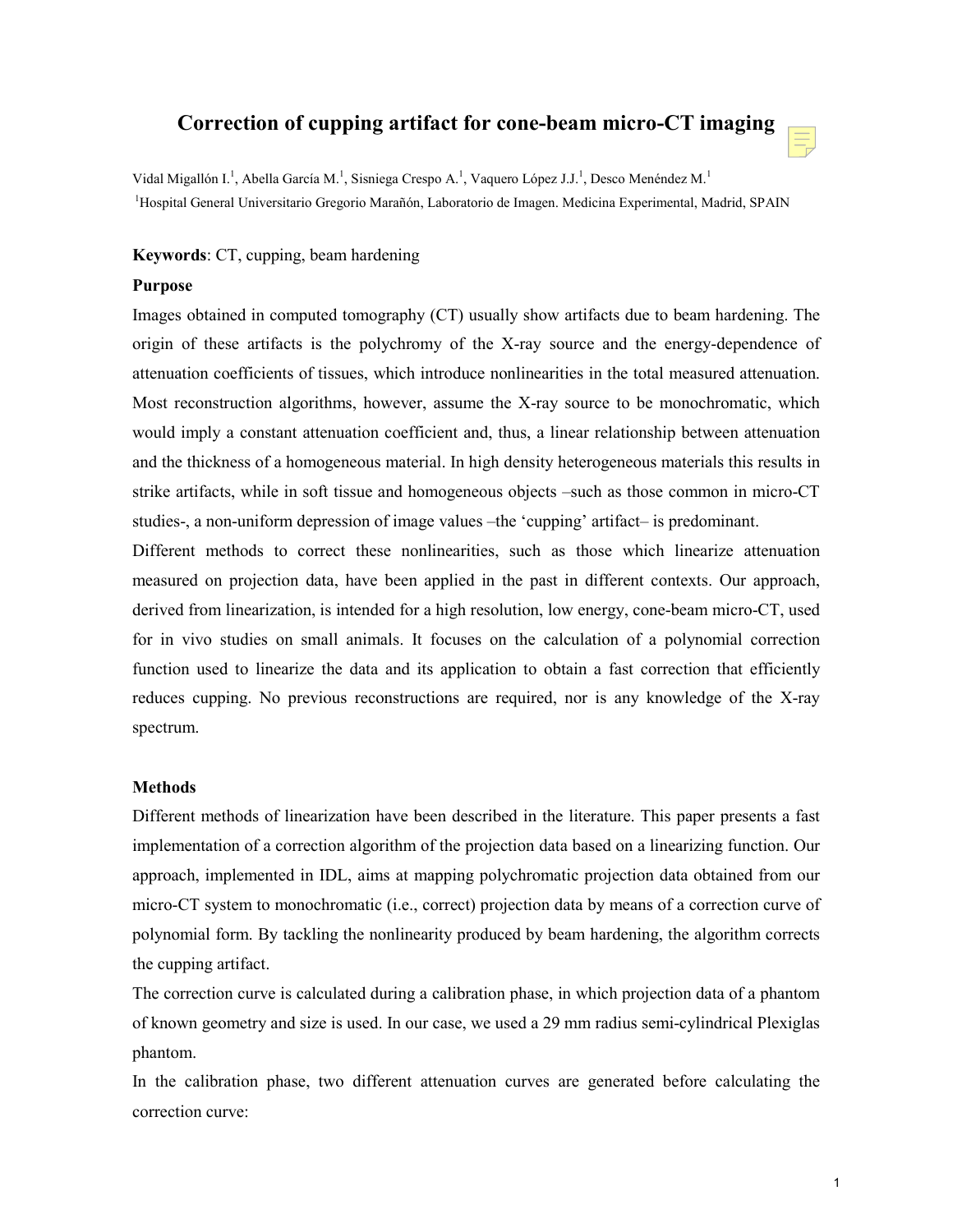• A measured attenuation curve, obtained from the polychromatic projection data of a known phantom (described above). This curve characterises the relationship between the thickness of phantom material along a given ray and the total attenuation registered in the projection data for that ray.

• An ideal attenuation curve: a linear relationship between phantom thickness and total ideal attenuation, that is, the attenuation that would have been registered had the X-ray source been monochromatic.

This linear function is calculated using the mean attenuation coefficient for small material thicknesses, in which beam hardening has hardly any effect.

The measured attenuation curve is then fitted to the ideal attenuation curve by means of a polynomial function, i.e., the correction function.

This curve, obtained once for a given micro-CT system and energy settings, can be stored and used to correct any other projection dataset obtained with that system, provided that the material is homogenous and its density similar to that of the initial calibration phantom.



Fig. 1 Calibration phantom (left) and test phantom (right)



Fig. 2 Efficiency in cupping reduction (reconstructed image)